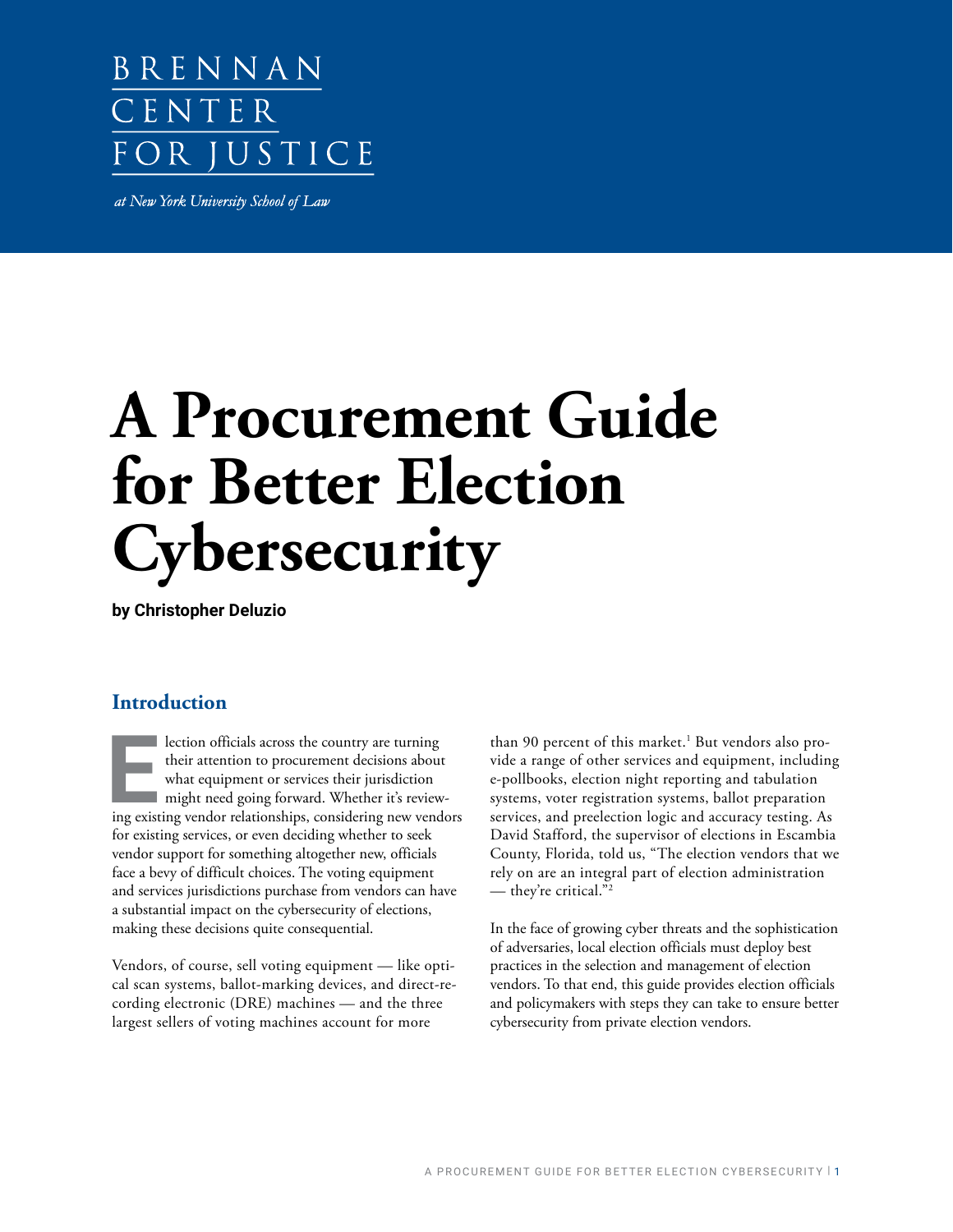# **Recommendations**

We look at seven key areas election officials and policymakers should consider as ways to achieve better vendor cybersecurity. These areas were selected based on the recommendations of election officials and cybersecurity experts we interviewed in the process of developing this guide, as well as our analysis of existing reports on the subject.

- **1. Source Code Disclosure**
- **2. Robust Security Incident Reporting**
- **3. Patching/Software Updates**
- **4. Security Assessments/Audits**
- **5. Regular Penetration Testing**
- **6. Risk-Limiting Audit Support**
- **7. Foreign Nexus Disclosure**

In this guide, we provide language to implement these recommendations through (1) new laws or regulations, as well as (2) requests for proposals (RFPs) or contracts drawing on examples from states and local jurisdictions across the country.

Of course, election security is a complicated topic involving dozens of considerations. This paper does not present an exhaustive list of vendor-related procurement best practices; rather it offers suggested language that jurisdictions can use (in law or contract) to ensure they are protected in the areas listed above.

Those interested in a more complete list of items they should consider before putting out an RFP or entering into a contract with a private vendor may want to consult a forthcoming procurement guide from the Center for Internet Security. The guide should be released in late spring 2019 and will include specific language election offices can use to increase the likelihood of positive outcomes in security.<sup>3</sup>

#### **1. Source Code Disclosure**

#### **Relevant vendor offerings: voting systems, e-pollbooks**

#### WHY IT MATTERS

Requiring vendors to disclose source code used in relevant software provides several key benefits to election officials, including increased transparency and the ability to independently audit and scrutinize code.

In a 2015 report, the Brennan Center advocated for disclosure of source code, highlighting New York's example of requiring vendors to permit the state to hold relevant code in escrow:

 "RFPs should provide jurisdictions with the right to maintain voting software. When New York State issued an RFP for new voting machines, it requested that the vendors permit the state to keep the system's source code in escrow. The state insisted on terms that would allow them to procure services from other vendors if the original vendor went out of business or was unresponsive to the needs of an election agency."<sup>4</sup>

Harvard's Belfer Center made similar recommendations in its February 2018 publication, *The State and Local Election Cybersecurity Playbook:*

■ "Election officials should have access to the source" code for any critical system to perform internal or third-party reviews. This can be a sensitive subject because of intellectual property concerns, but being able to independently audit vendor-created code allows officials to ensure that the code is secure. It also guarantees that the code does not contain any potentially unwanted networking requests, transfers of sensitive information, or modifications to key algorithms and counting mechanisms."5

#### ILLUSTRATIVE LANGUAGE

#### > Sample Legislative/Regulatory Language

Some states mandate by statute that vendors disclose source code for voting systems (something required under the U.S. Election Assistance Commission's existing testing and certification regime<sup>6</sup>). For example:

 California: "No later than 10 business days after the Secretary of State certifies or conditionally approves the use of a new or updated voting system, the vendor or county seeking certification or approval of the voting system shall cause an exact copy of the approved source code for each component of the voting system, including complete build and configuration instructions and related documents for compiling the source code into object code, to be transferred directly from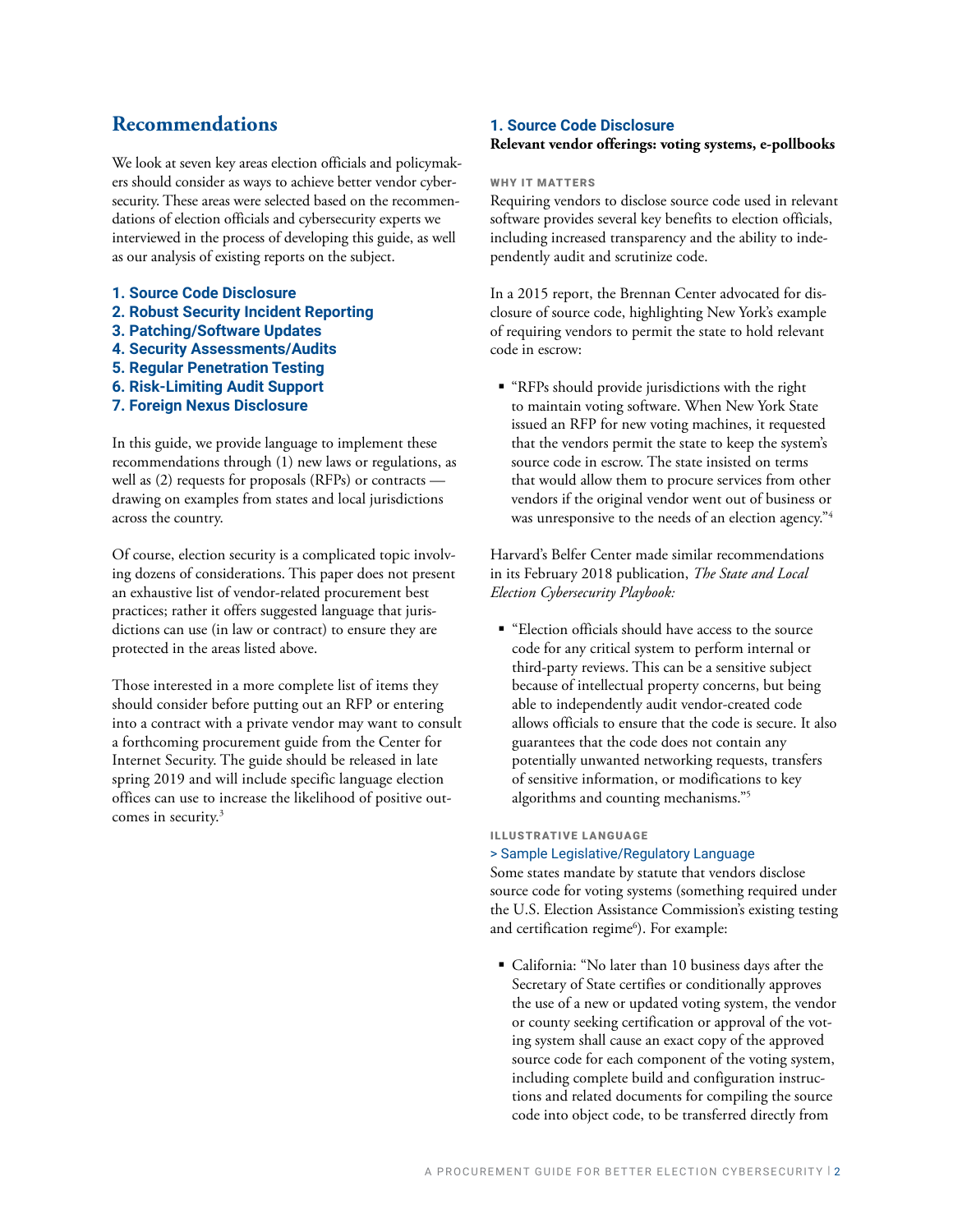either the United States Election Assistance Commission or the voting system testing agency that evaluated the voting system and is approved by the Secretary of State, and deposited into an approved escrow facility."7

- Colorado: (1) A voting system provider under contract to provide a voting system to a political subdivision in this state shall:…(b) Place in escrow with the secretary of state or an independent escrow agent approved by the secretary of state, immediately after the installation of election software, one copy of the state certified election software that was installed in each political subdivision, along with supporting documentation; (c) Place in escrow with the secretary of state any subsequent changes to the escrowed election software or supporting documentation."8
- New York: "Prior to the use of any voting machine or system in any election in the state,…the state board of elections and the local board of elections using such voting machine or system shall: 1. Require that the manufacturer and/or vendor of such voting machine, system or equipment shall place into escrow with the state board of elections a complete copy of all programming, source coding and software employed by the voting machine, system or equipment which shall be used exclusively for purposes authorized by this chapter and shall be otherwise confidential.<sup>9</sup>

#### > Sample RFP/Contract Language

There may be situations where jurisdictions will want the flexibility to consider vendor offerings that provide disclosed source code (or open source offerings) against vendor offerings that do not provide such disclosures, particularly outside the voting systems context. For example, election officials will likely be best positioned to weigh the benefits of disclosure relative to other, competing offerings from vendors. In those situations, election officials would be wise to seek source code disclosure through the procurement process, rather than through legislation.

RFPs might, for instance, express a policy preference for open source systems (San Francisco's approach below) or mandate that vendors disclose relevant source code that is to be kept in escrow (which, as noted above, was New York's tactic). For example:

 San Francisco RFP (2015): "Further, the City has established a policy that gives preference to implementing voting systems designed using open source software. The City formally supports the development and eventual implementation of open source voting systems; thus, any organization or firm that has developed or is developing a voting system based on open

source code, or intends to do so, and is moving, or, is preparing to move, its open source system through the certification processes is encouraged to reply to this RFI."10

 Volusia County, Florida (RFP 2015): "In the event the Contractor ceases to maintain experienced staff and the resources needed to provide any required software maintenance while under an obligation to provide such maintenance, the County shall be entitled to have, use, and duplicate for its own use, a copy of the source code and any other Software required for a fully operational recovery, along with all documentation for the software products covered by the Contract in order for the County to use the Software in accordance with the terms of the Contract."11

#### **2. Robust Security Incident Reporting Relevant vendor offerings: all**

#### WHY IT MATTERS

There is broad consensus that vendors should face mandatory security incident reporting to relevant election officials. This information is invaluable to those officials, arming them with timely information needed to identify and resolve problems. Incident reporting also gives officials key data about vendor performance, enabling a better assessment of the vendor relative to others during future bidding. Consequently, vendors will be incentivized to bolster their internal cybersecurity.

The National Academies of Sciences, Engineering, and Medicine's recent report, *Securing the Vote*, recommended mandatory vendor reporting of voter-registration-related issues both to customers and key governmental officials:

 "Vendors should be required to report to their customers, the U.S. Department of Homeland Security, the U.S. Election Assistance Commission, and state officials any detected efforts to probe, tamper with, or interfere with voter registration systems."12

The U.S. Department of Homeland Security included in its set of "evaluative questions and considerations when selecting vendors" an incident-reporting-related inquiry:

 "What conditions will trigger vendor reporting of cyber incidents to purchasers?"13

Others, including the Brennan Center,<sup>14</sup> have similarly called for vendor incident reporting:

 Belfer Center: "In your Service Level Agreements (SLAs), include clauses for vendors to notify you in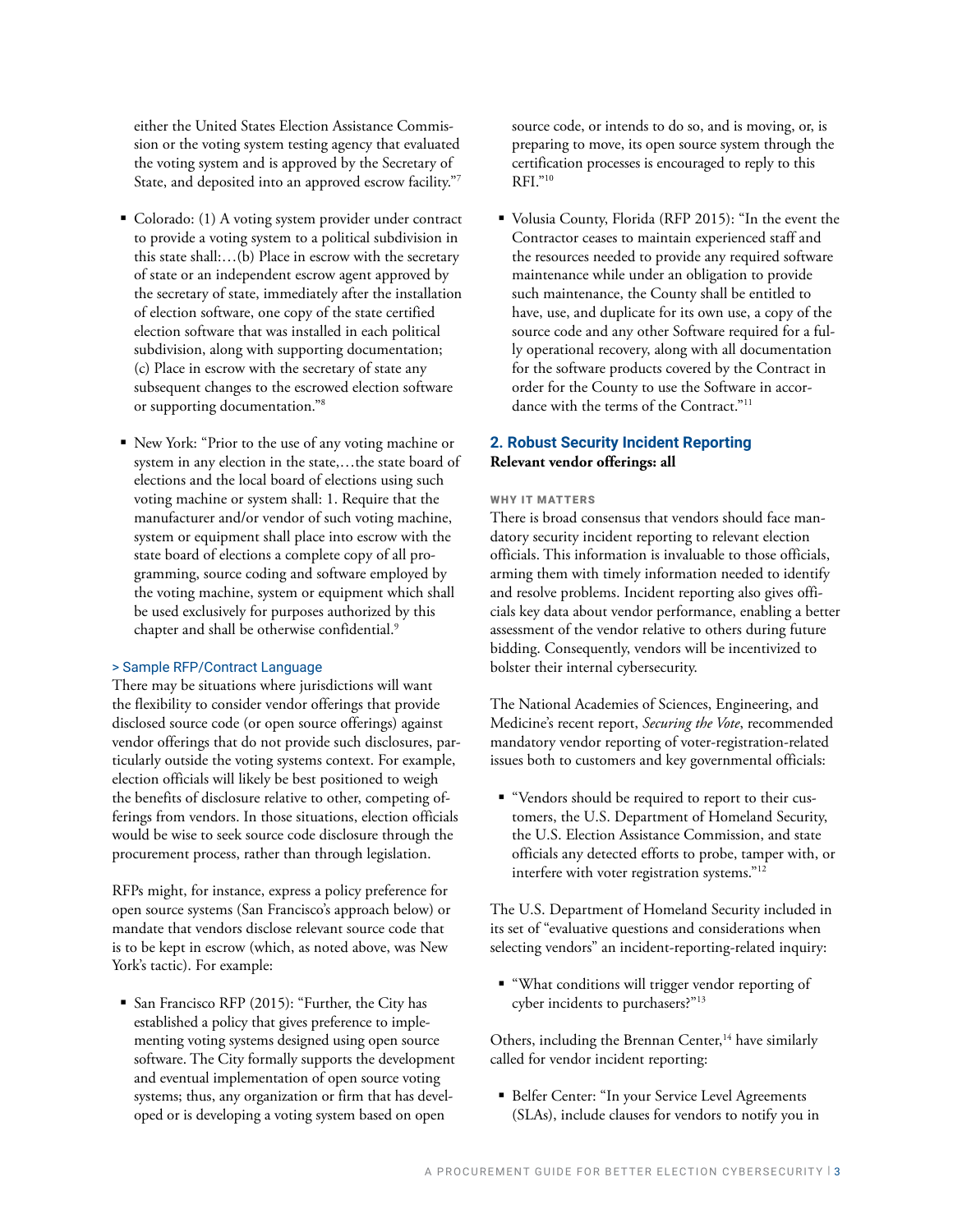the event of a cybersecurity breach of their systems or other unauthorized access immediately after they become aware and to cooperate with any consequential investigation, response, and mitigation."15

- **Brookings Institution: "Election technology vendors** should also be required to promptly report any discovered vulnerabilities to state election officials and the Department of Homeland Security."16
- Center for Internet Security: "The following terms should be considered for inclusion in the agreements in order to satisfy the identified information security requirements:…incident management requirements and procedures (especially notification and collaboration during incident remediation)."17
- Dwight Shellman, county regulation & support manager, Colorado Department of State: "Incidents that need to be reported can go beyond just a security breach and include hardware failure, unanticipated behavior of software, and behaviors that do not comport to description of software in user documentation. Incident reporting can be required as a condition of procurement, as condition of ultimate contract, or as a regulatory matter."18
- **Einc Fey (Democratic director of elections, St. Louis** County, Missouri): "If vendors aren't required to report security incidents, they won't. That's why it's critical to include this requirement in an RFP."19

#### ILLUSTRATIVE LANGUAGE

#### > Sample Legislative/Regulatory Language

Mandatory incident reporting should be required of all election vendors in a state. For this reason, states should consider imposing this requirement through legislation. A federal bill from the prior Congress, the Secure Elections Act, provides useful language that mandates reporting within three days of discovery of an incident, while also requiring vendor cooperation with authorities.

#### *Secure Elections Act (S.2261)*:

 "If an election service provider has reason to believe that an election cybersecurity incident may have occurred, or that an information security incident related to the role of the provider as an election service provider may have occurred, the election service provider shall—(1) notify the relevant election agencies in the most expedient time possible and without unreasonable delay (in no event longer than 3 calendar days after discovery of the possible incident); and (2) cooperate with the election agencies in providing the

notifications required under subsections (h)(1) and (i)."

 "The term 'election cybersecurity incident' means any information security incident involving an election system….The term 'incident' has the meaning given the term in section 3552 of title 44, United States Code,"20 which defines "incident" as "an occurrence that—(A) actually or imminently jeopardizes, without lawful authority, the integrity, confidentiality, or availability of information or an information system; or (B) constitutes a violation or imminent threat of violation of law, security policies, security procedures, or acceptable use policies."21

Election rules in Colorado similarly mandate incident reporting and require notification of any voting system malfunction:

- "The voting system provider must submit a software or hardware incident report to the Secretary of State no later than 72 hours after a software incident has occurred."22
- "A vendor or designated election official must notify the Secretary of State within 24 hours of a reported or actual malfunction of its voting system. The notice must include a description, date, and the names of those who witnessed the malfunction, as well as the procedures followed before the malfunction, and any error messages displayed. The notice may be verbal, but a written notice must follow." 23

#### > Sample RFP/Contract Language

In addition, states may want to consider requiring the state's chief election officials to notify locals when she becomes aware of any security breach that could impact their systems.24 Officials should memorialize in procurement the mandatory reporting obligation coupled with an obligation to cooperate with the jurisdiction, whether or not the requirement for security incident reporting exists in state law or regulation. Ohio provides a useful example that mandates reporting within 24 hours of a security breach (defined broadly) and cooperation with any subsequent investigation:

#### Ohio (RFP 2013):

 "In case of an actual security breach that may have compromised SOS Data, including but not limited to loss or theft of devices or media, the Contractor must notify the SOS in writing of the breach within 24 hours of the Contractor becoming aware of the breach, and fully cooperate with the SOS to mitigate the consequences of such a breach. This includes any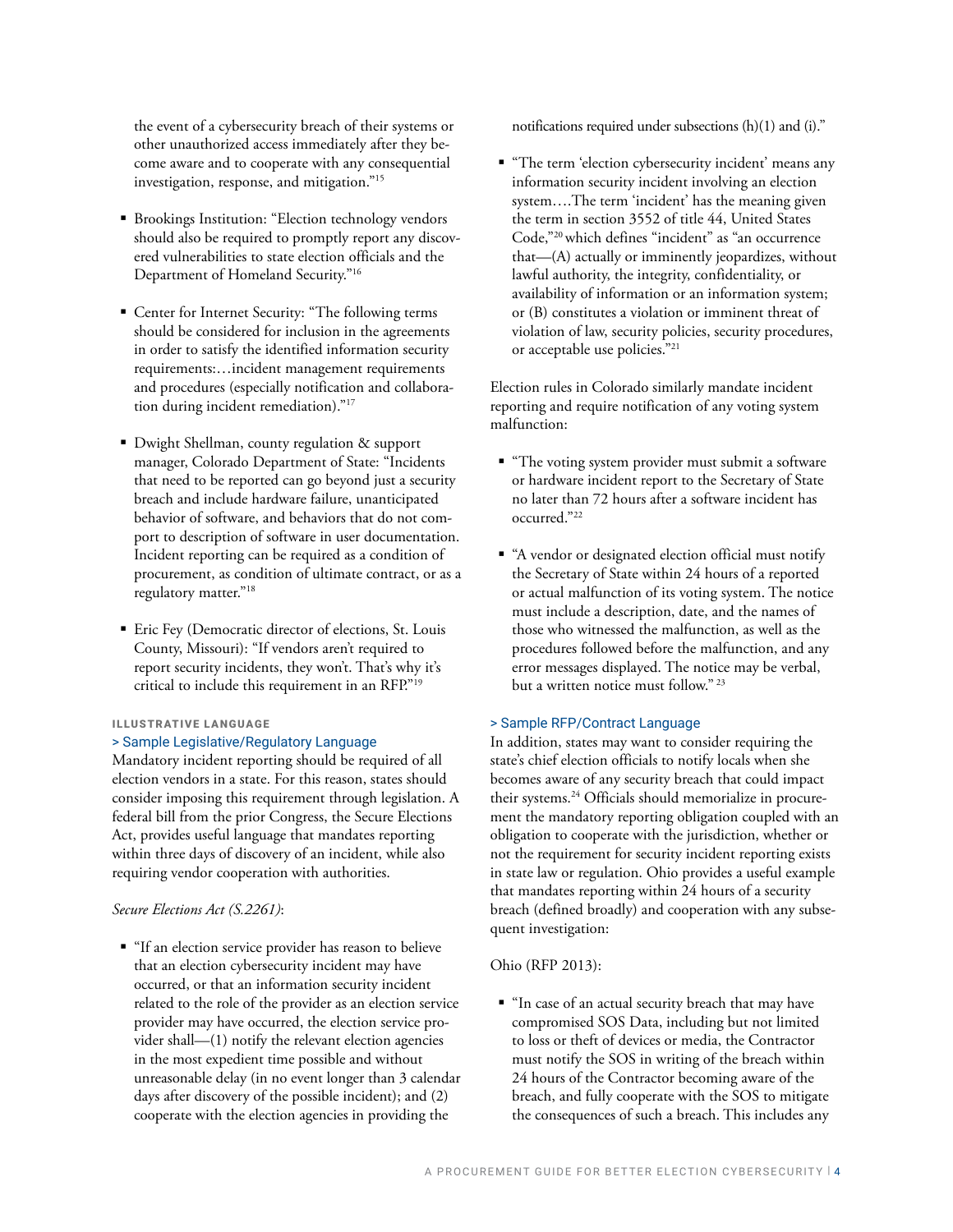use or disclosure of the SOS Data that is inconsistent with the Terms of this Agreement and of which the Contractor becomes aware, including but not limited to, any discovery of a use or disclosure that is not consistent with this Agreement by an employee, agent, or subcontractor of the Contractor. The Contractor must give affected the State full access to the details of the breach and assist each SOS in making any notifications to potentially affected people and organizations that the State deems are necessary or appropriate..." 25

#### **3. Patching/Software Updates**

**Relevant vendor offerings: voting systems, e-pollbooks, voter registration databases, election-night reporting services**

#### WHY IT MATTERS

Requiring vendors to provide software updates and patches will ensure that jurisdictions are using the most up-to-date software and that vendors are addressing improvements to software to address known vulnerabilities, weaknesses, bugs, and other issues. In that sense, this requirement reinforces an ongoing commitment to cybersecurity and software performance throughout the lifecycle of a contract — without requiring jurisdictions to foot the bill after initial procurement.

The Belfer Center, for instance, recommends mandatory patching and that officials consider patching practices when scrutinizing vendors:

 "Mandate patching as part of a vendor request for proposal (RFP) contract[] and ensure that the patching is conducted securely and frequently."26

 "Evaluate the levels of transparency associated with [vendors'] cybersecurity processes, and to what extent they will collaborate with you on key security risk-mitigation activities, including consequence management after a cyber incident. These would include…patching…."27

Similarly, the U.S. Department of Homeland Security recommends that election officials ask vendors to explain "patch management and update process" during the vendor selection phase:

 "What is the vendor's patch management and update process?"28

Doug Kellner, a co-chair of the New York State Board of Elections, suggested that jurisdictions retain the ability to seek upgrades and patches, as well as maintenance services, from vendors other than the original vendor:

"Contracts should not prevent counties from adding patching from a different vendor. By just having the option of a different vendor, it dampens the monopoly pricing power. For maintenance of voting machines, the vendor will often be the incumbent, but if the incumbent starts charging excessive pricing, then that invites competition. It's important that contract allows someone other than vendor to perform hardware maintenance on the machines."29

Amber McReynolds, former director of elections for Denver, Colorado, recommended that jurisdictions consider a 30-day pre-election "freeze window," where all but non-essential, security related patches and updates would be prohibited across all systems in the leadup to voting.<sup>30</sup>

# ILLUSTRATIVE LANGUAGE

#### > Sample RFP/Contract Language

Several jurisdictions have required mandatory software updates or patches through the procurement process. That approach makes sense given the unique nature of each specific procurement, and election officials we consulted endorsed this approach. Officials may want to include explicit language stating that the vendor shall provide these updates at no cost.

- Chicago (RFP 2017): "If Vendor or its subcontractors or manufacturers develops modifications, improvements, or upgrades to any part of the voting devices during the five-year warranty period, Vendor must provide them to the Board free of charge. Vendor must provide, at no additional cost, all new releases, upgrades and patches of the software during the warranty period. Documentation must be updated and delivered within ten (10) days after the new release or upgrade."31
- Jefferson County, Alabama (RFP 2015): "Successful bidder must provide warranty and maintenance coverage at no cost to the County the first year after final acceptance of system. Maintenance for the remainder of the contract term shall include routine maintenance, repairs of hardware/firmware and software malfunctions and provision of all system updates, including any security updates and patches."32
- Colorado (Contract 2006): "Contractor will, without charge to the State, correct any defects and make any additions, modifications or adjustments to any of the Deliverables or any update or revision to any software Deliverables as may be necessary to keep the Deliverables in operating order in accordance with specifications at all times in accordance with this Contract and the Statement of Work attached as Exhibit A."33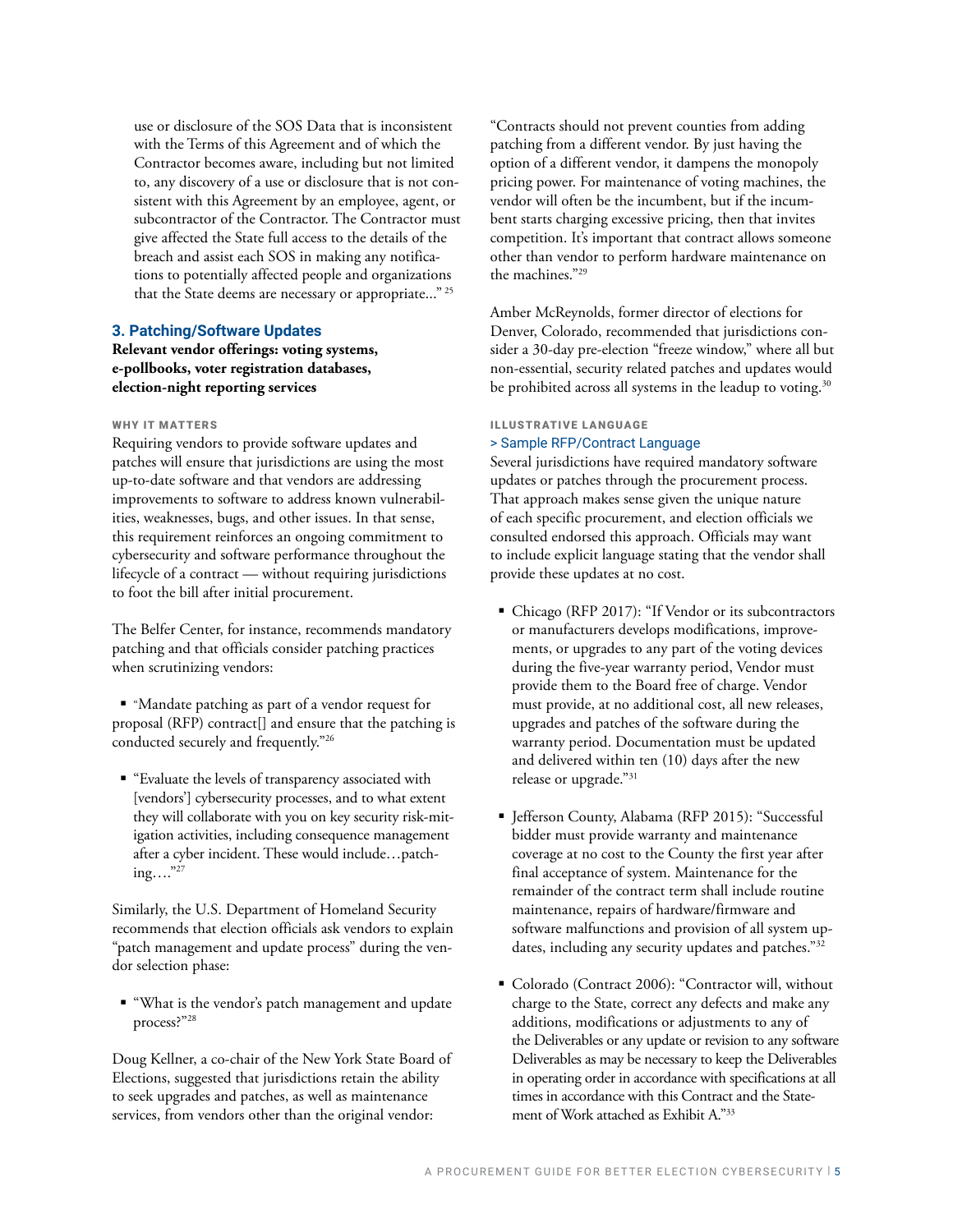Edgardo Cortes, former Virginia commissioner of elections, noted that purchasing jurisdictions should make clear that "updates or patches should be subject to whatever testing and certification requirements are in place" to ensure that inserting updates or patches does not have unintended consequences on the security or reliability of the election system.34

In addition, with respect to voting systems, in particular, officials should be mindful of the U.S. Election Assistance Commission System Certification Process and applicable state laws that might limit when such patches can be implemented before elections.<sup>35</sup>

#### **4. Security Assessments/Audits Relevant vendor offerings: all**

#### WHY IT MATTERS

Election officials should require vendors to submit to security audits, either by government officials or third parties. Such assessments can provide officials with enhanced scrutiny of a vendor's cybersecurity practices, helping officials ensure vendor compliance with contractual and regulatory requirements.

The Center for Internet Security includes this suggestion — i.e., to subject vendors to outside audits — among its best practices for contracting with election vendors:

 "[A] best practice would be that the contractor is subjected to regular independent audits of security controls, with results available to the government organization. Elections officials may wish to have their own security audits. The contract will need to provide for this and the elections officials will need to set aside funds for the audits."36

And the Belfer Center similarly advises officials to retain the power to audit vendors and/or to subject vendors to third-party assessments:

- "State/local contracts with vendors should include provisions requiring vendors to conduct third-party vulnerability assessments of their systems and share the results."37
- "State officials should perform audits (and retain the right to do so) of a vendor's security practices and protocols. This activity provides assurance that the vendor's cybersecurity practices are robust and meet state and local security standards…."38

ILLUSTRATIVE LANGUAGE

#### > Sample Legislative/Regulatory Language

Officials could consider implementing this recommen-

dation either by statute or through the procurement process. By way of example, California's election code mandates governmental inspections and testing of voting systems:

- "The elections official of any county or city using a voting system shall inspect the machines or devices at least once every two years to determine their accuracy. Any county or city using leased or rented equipment shall determine if the equipment has been inspected for accuracy within the last two years before using it for any election. The inspection shall be made in accordance with regulations adopted and promulgated by the Secretary of State. The elections official shall certify the results of the inspection to the Secretary of State."<sup>39</sup>
- "The Secretary of State shall conduct random audits of the software installed on direct recording electronic voting systems…to ensure that the installed software is identical to the software that has been approved for use on that voting system. The Secretary of State shall take steps to ensure that the process for conducting random audits does not intentionally cause a direct recording electronic voting system to become more vulnerable to any unauthorized changes to the software that has been approved for its use."40

#### > Sample RFP/Contract Language

Officials looking to implement mandatory assessments/ audits through procurement should consider the option to outsource assessments/audits to third parties while retaining the option of government personnel conducting such assessments/audits. Officials should also look to require vendor cooperation. The example below, from Colorado, does not explicitly address the state's ability to outsource to third parties, but officials may want to consider such language (which is suggested as an edit below in brackets).

 Colorado (RFP 2013): "Contractor shall permit the State, the federal government, and governmental agencies [as well as any third-parties acting on behalf of the State, the federal government, and/or governmental agencies] having jurisdiction, in their sole discretion, to monitor all activities conducted by Contractor pursuant to the terms of this Contract using any reasonable procedure, including, but not limited to: internal evaluation procedures, examination of program data, special analyses, on-site checking, formal audit examinations, or any other procedures. All monitoring controlled by the State shall be performed in a manner that shall not unduly interfere with Contractor's performance hereunder."41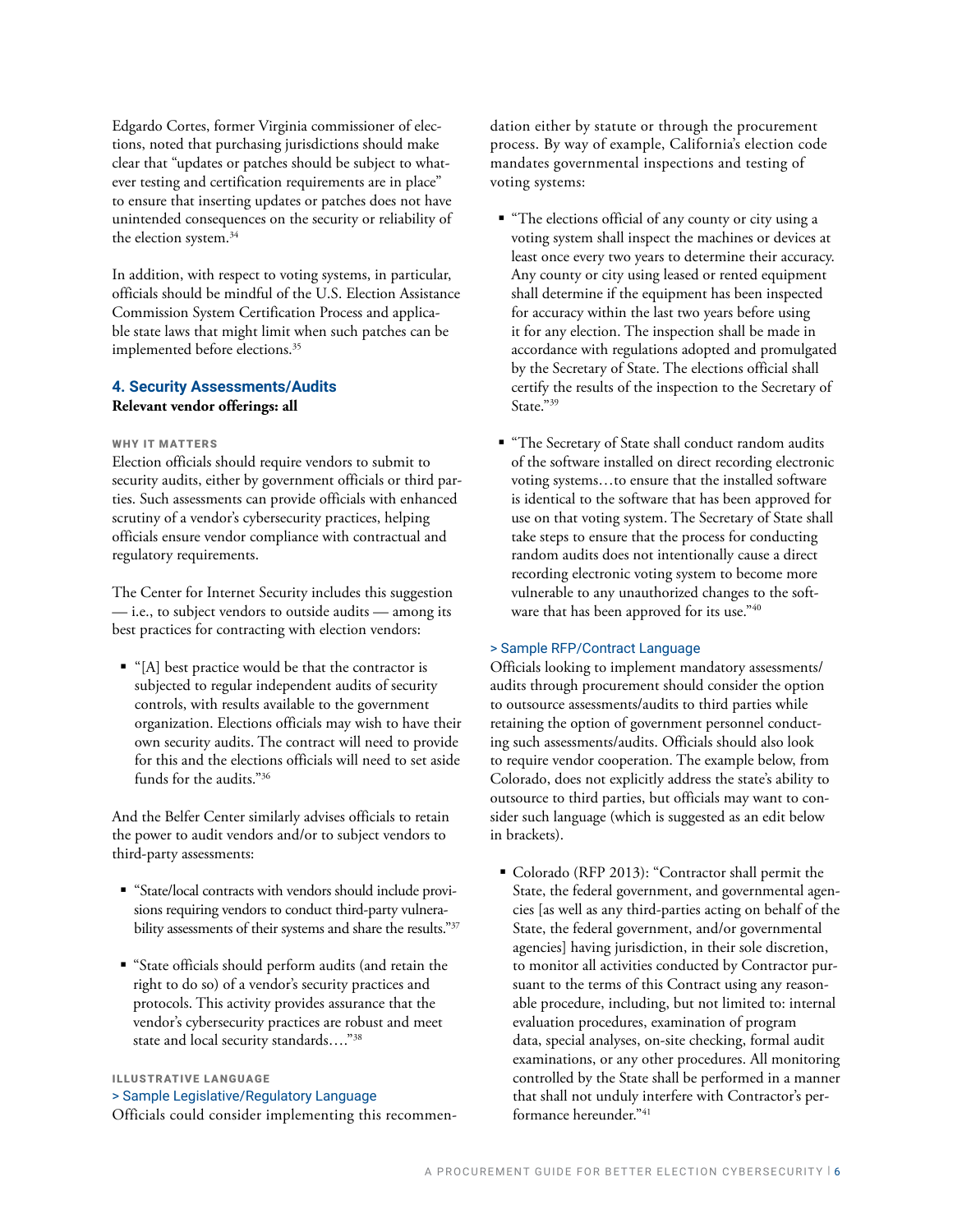#### **5. Regular Penetration Testing Relevant vendor offerings: all**

#### WHY IT MATTERS

Much like assessments of vendors' security practices, penetration testing of vendors should help to identify vulnerabilities before adversaries can exploit them. Here, as well, officials should retain the power to subject vendors to penetration testing by government officials and/or outside third parties.

Dwight Shellman of the Colorado Department of State told us that "it is absolutely essential that vendors consent to penetration testing of voting systems."42 And Neal Kelley (Orange County, California's registrar of voters) stressed that Orange County has taken advantage of the Department of Homeland Security's vulnerability assessment services and that vendors should be subjected to similar scrutiny: "It doesn't make sense for us as a county to look at our vulnerabilities, then have a vendor's voting system with wide-open doors."43

The Brookings Institution has advocated for mandatory penetration testing as part of a broader regulatory regime around vendors:

 "Both federal and state governments must better regulate the commercial industry surrounding elections. Currently, this is a limited and proprietary market that too often leaves states with insufficient power to dictate security standards. In addition to setting standards for secure design, manufacturing, and storage of voting systems, the government must mandate ongoing processes such as routine penetration testing."44

The Belfer Center, which considers penetration testing "a critical element in ensuring that vulnerabilities in vendor environments are proactively identified and closed,"45 advises officials to "[m]andate that vendors permit penetration testing of systems, including voting machines,"46 through contracting:

 "The RFP should clearly include requirements for the vendor to allow penetration-testing by state officials or third parties of their systems to discover weaknesses. Vendors may resist these provisions, especially if they hold broader state contracts that could be affected if vulnerabilities are discovered. Nonetheless, conducting these tests represents the best way to identify cracks in critical infrastructure before malicious actors do, and should be part of any contract with vendors who work on and maintain these systems."47

#### ILLUSTRATIVE LANGUAGE

Memorializing this recommendation will likely overlap with the above recommendation to mandate assessments/ security audits of vendors. Much of the illustrative language for that recommendation will also be useful here.

#### > Sample Legislative/Regulatory Language

Officials considering a statutory approach may also want to consider the Secure Elections Act, which would institute a "Hack the Election" program to "identify and report election cybersecurity vulnerabilities."48

#### *Secure Elections Act (S.2261)*:

 "In establishing the program required under subsection (a), the Secretary shall—(1) establish a recurring competition for independent technical experts to assess election systems for the purpose of identifying and reporting election cybersecurity vulnerabilities; (2) establish an expeditious process by which independent technical experts can qualify to participate in the competition; (3) establish a schedule of awards (monetary or non-monetary) for reports of previously unidentified election cybersecurity vulnerabilities discovered by independent technical experts during the competition; (4) establish a process for election agencies and election service providers to voluntarily participate in the program by designating specific election systems, periods of time, and circumstances for assessment by independent technical experts; and (5) promptly notify election agencies and election service providers about relevant election cybersecurity vulnerabilities discovered through the competition, and provide technical assistance in remedying the vulnerabilities."49

#### > Sample RFP/Contract Language

Illustrative RFPs include specific mention of "penetration tests" or "hacking vulnerability testing," which should leave little doubt about what is expected of vendors in this regard:

- Colorado (RFP 2013): "Security personnel and administrators will audit systems access, review system and application logs, search for security violations, monitor Internet traffic, perform systems penetration tests, and carry out other security related functions on all systems on a regular basis as permitted by the Chief Information Officer (CIO)."50
- Pima County, Arizona (RFP 2014): "The system shall have the capability to permit diagnostic testing of all the major components. Vendor shall include documentation for electronic intrusion and software modification or hacking vulnerability testing."51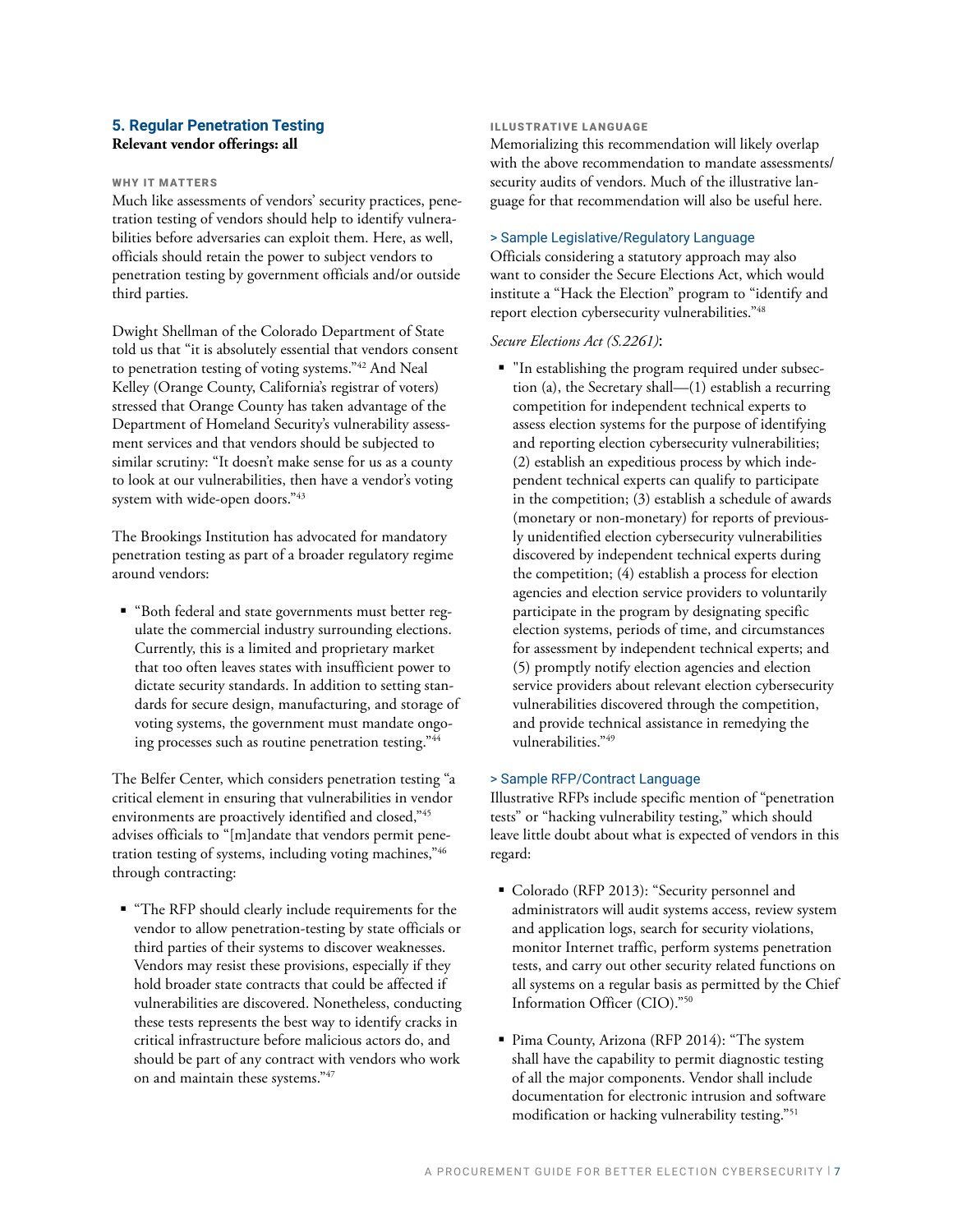#### **6. Risk-Limiting Audit Support**

#### **Relevant vendor offerings: voting systems, ballot preparation, and design services**

#### WHY IT MATTERS

There is wide consensus that the most secure type of voting employs voting systems that rely on voter-marked, human-readable paper ballots.<sup>52</sup> This paper-based voting must, however, be accompanied by audits of the ballots.

Best practice is to conduct statistically sound, robust post-election audits of voter-marked paper ballots after every election, and experts consider risk-limiting audits to be the "gold standard" of post-election audits.<sup>53</sup> Such audits have the benefit of providing a high likelihood of identifying an error in tabulation of votes affecting the outcome, while providing an efficiency advantage over traditional audits that tend to require officials to sample a fixed percentage or number of ballots, regardless of margin of victory.<sup>54</sup>

For example, the National Academies' recent report, *Securing the Vote,* recommended that states "mandate risk-limiting audits prior to the certification of elections," something that "requires the use of paper ballots."55 To do so, voting systems must be able to match cast vote records (CVRs) to ballots cast — the CVR is the "[a]rchival record of all votes produced by a single voter" and can "be in electronic, paper, or other form."56 According to the National Academies' report:

 "States and jurisdictions purchasing election systems should consider in their purchases whether the system has the capacity to match CVRs to physical ballots, as this feature could result in future cost savings when audits are conducted."57

This requirement, which will also require either imprinting ballots with a unique identifier corresponding to the CVR or segregating ballots by scanner, will facilitate a potentially cost-effective form of risk-limiting audits called *comparison audits*. An EAC report lauds the potential efficiency gains of comparison audits:

 "The comparison RLA provides efficiency by allowing election officials to compare a ballot to the voting system's CVR and generally allows jurisdictions to audit fewer ballots compared to other audit methods."58

#### ILLUSTRATIVE LANGUAGE

#### > Sample Legislative/Regulatory Language

Several states already mandate risk-limiting audits by statute, which election officials can consult when looking to mandate such audits. Requiring that the audits occur before certification is important to maximizing the utility and effectiveness of the audits, as is making clear that the results of any full recount would replace any unofficial results.

#### Colorado

- $\bullet$  "(2)(a) Commencing with the 2017 coordinated election and following each primary, general, coordinated, or congressional vacancy election held thereafter, each county shall make use of a risk-limiting audit in accordance with the requirements of this section. Races to be audited shall be selected in accordance with procedures established by the secretary of state, and all contested races are eligible for such selection….
- $(4)$  The secretary of state shall promulgate rules in accordance with article 4 of title 24, C.R.S., as may be necessary to implement and administer the requirements of this section. In connection with the promulgation of the rules, the secretary shall consult recognized statistical experts, equipment vendors, and county clerk and recorders, and shall consider best practices for conducting risk-limiting audits.
- (5) As used in this section: …(b) 'Risk-limiting audit' means an audit protocol that makes use of statistical methods and is designed to limit to acceptable levels the risk of certifying a preliminary election outcome that constitutes an incorrect outcome."59

#### Rhode Island

- "(b) Commencing in 2018, the board, in conjunction with local boards, is authorized to conduct risk-limiting audits after all statewide primary, general, and special elections in accordance with the requirements of this section. Commencing in 2020, the state board, in conjunction with local boards, must conduct risk-limiting audits after the presidential preference primary and general elections in accordance with the requirements in this section….
- (d) If a risk-limiting audit of a contest leads to a full manual tally of the ballots cast using the voting system, the vote counts according to that manual tally shall replace the vote counts reported pursuant to §§ 17-19-36 and 17-19-37 for the purpose of determining the official contest results pursuant to §§ 17-22- 5.2 and 17-22-6."60

#### > Sample RFP/Contract Language

Rather than stating detailed requirements about CVRs and imprinting capabilities, which might run into state ballot secrecy issues, officials might consider employing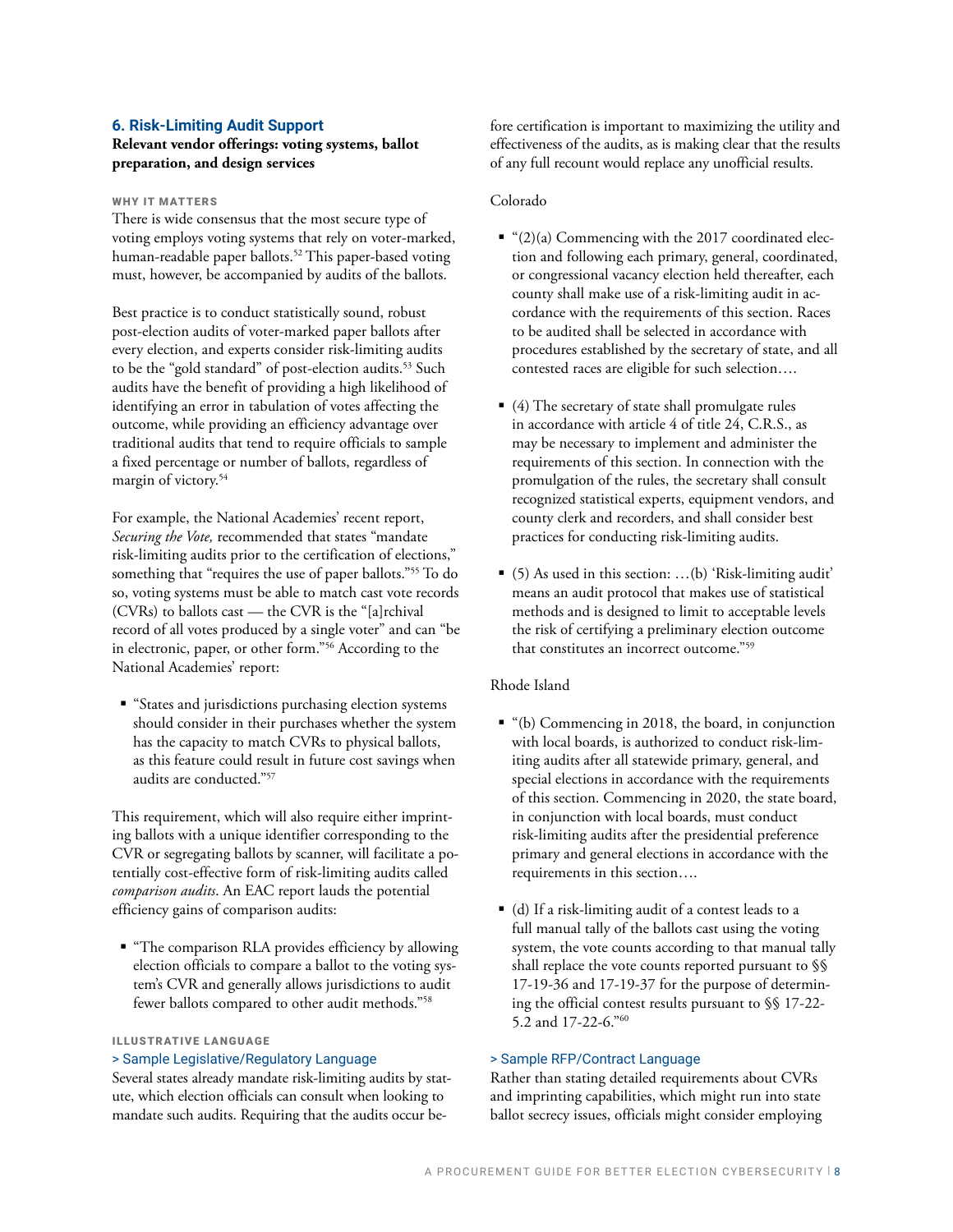language to straightforwardly require that voting systems support ballot-level comparison audits:

 "The voting system shall support ballot-level comparison audits of individual paper ballots, consistent with applicable law and regulations."

#### **7. Foreign Nexus Disclosure Relevant vendor offerings: all**

#### WHY IT MATTERS

Foreign efforts to interfere in American elections, including Russian attacks on the nation's election infrastructure, continue to garner attention. These threats highlight the importance of election officials understanding whether vendors might be presenting avenues of attack for foreign adversaries.

Just this past summer, for example, the FBI notified Maryland officials that a vendor servicing the state's voter registration database, online voter registration system, and election night reporting website, among other things — ByteGrid LLC — had substantial ties to Russia.61 Specifically, the FBI informed Maryland officials that the vendor's financing source (AltPoint Capital Partners) had as its largest investor Russian oligarch Vladimir Potanin. The vendor had not disclosed this foreign ownership to Maryland officials — a fact that would have been critically important to assessing whether the vendor's cybersecurity was adequate for Maryland.<sup>62</sup>

This example highlights the importance of election officials being aware of any foreign ownership, control, or influence affecting a vendor. According to Eric Fey, the St. Louis County, Missouri, Democratic director of elections, "It's important to require vendors to disclose foreign ownership and entanglement so that the [election official] can make their own cost/benefit analysis."63 But requiring such disclosure is insufficient if not coupled with a requirement for vendors to disclose promptly any changes that might affect a vendor's foreign entanglements.

#### ILLUSTRATIVE LANGUAGE

#### > Sample Legislative/Regulatory Language

There have been several bills pending in Congress seeking to regulate vendors' foreign ties — local election officials could consider the approaches of these bills in drafting language to mandate vendor disclosure of fore ign ties, particularly in the event that Congress does not pass such a measure. Election officials could also incorporate similar language into RFPs if necessary.

For example: *Election Vendor Security Act (H.R. 6435)*:

- $"$  (1) The vendor shall certify that it is owned and controlled by a citizen, national, or permanent resident of the United States, and that none of its activities are directed, supervised, controlled, subsidized, or financed, and none of its policies are determined by, any foreign principal (as defined in section 1(b) of the Foreign Agents Registration Act of 1938 (22 U.S.C. 611(b)), or by any agent of a foreign principal required to register under such Act.
- (2) The vendor shall disclose to the Chair and the Secretary, and to the chief State election official of any State in which the vendor provides, supports, or maintains any component of an election system, any sourcing outside the United States for parts of the system." 64

#### *Protect Election Systems from Foreign Control Act (H.R. 6449)*

- Defining "qualified voting system vendor" as a vendor who meets several criteria, including:
- $^{\bullet}$  "(A) Except as provided in paragraph (2), the person is solely owned and controlled by a citizen or citizens of the United States.
- (B) The person discloses any sourcing outside the United States for any parts of the voting system to the Chair of the Commission, the Secretary of Homeland Security, and the chief State election official of any State in which the vendor provides or seeks to provide goods or services with respect to the voting system.
- (C) The person discloses any material change in its ownership or control to the Chair of the Commission, the Secretary of Homeland Security, and the chief State election official of any State in which the vendor provides goods or services with respect to the voting system."65

The bill also permits a waiver of the domestic ownership requirement:

 "The Secretary of Homeland Security may waive the requirement of subparagraph (A) of paragraph (1) with respect to a person who is a United States subsidiary of a parent company which has implemented a foreign ownership, control, or influence mitigation plan that has been approved by the Secretary. Such plan shall ensure that the parent company cannot control, influence, or direct the subsidiary in any manner that would compromise or influence, or give the appearance of compromising or influencing, the independence and integrity of an election."66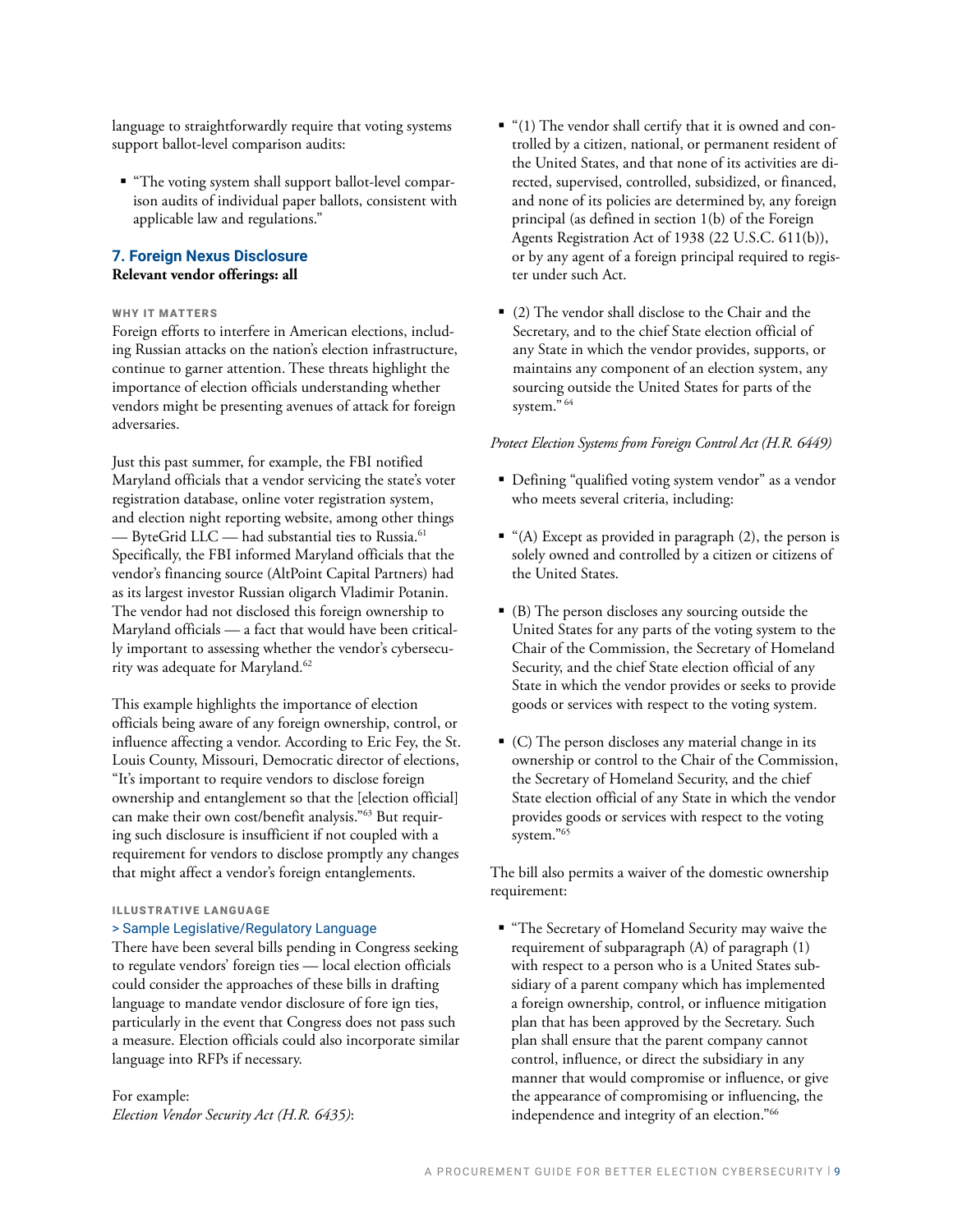# **Additional Suggestions**

Our interviews with election officials and other experts produced two more suggestions that jurisdictions may want to consider when entering into new agreements with private vendors. First, suggests Amber McReynolds, former director of elections for Denver, Colorado, "Having a security agreement and communication plan between vendors and election officials for each election," which would detail things like support structure, reporting, and contact requirements.67 This could also be used to confirm background checks for vendor employees.

Second, Matthew Davis, former chief information officer for Virginia's Department of Elections, suggests conducting baseline testing on all equipment upon receipt and prior to every deployment. These test results can be used to confirm that the equipment received is delivered as ordered. They can also be used for comparison purposes after an election if any concerns are raised during an election.

# **Conclusion**

The combination of aging infrastructure and heightened attention to election security means that there will likely be a large number of purchases of election systems and services around the country, unmatched perhaps since the years following the passage of the Help America Vote Act in 2002. The knowledge election officials and others have gained in that time provides us with a unique opportunity to reset the clock and ensure that private vendors who play a central and critical role in American elections are delivering products and services that will increase the security of those elections.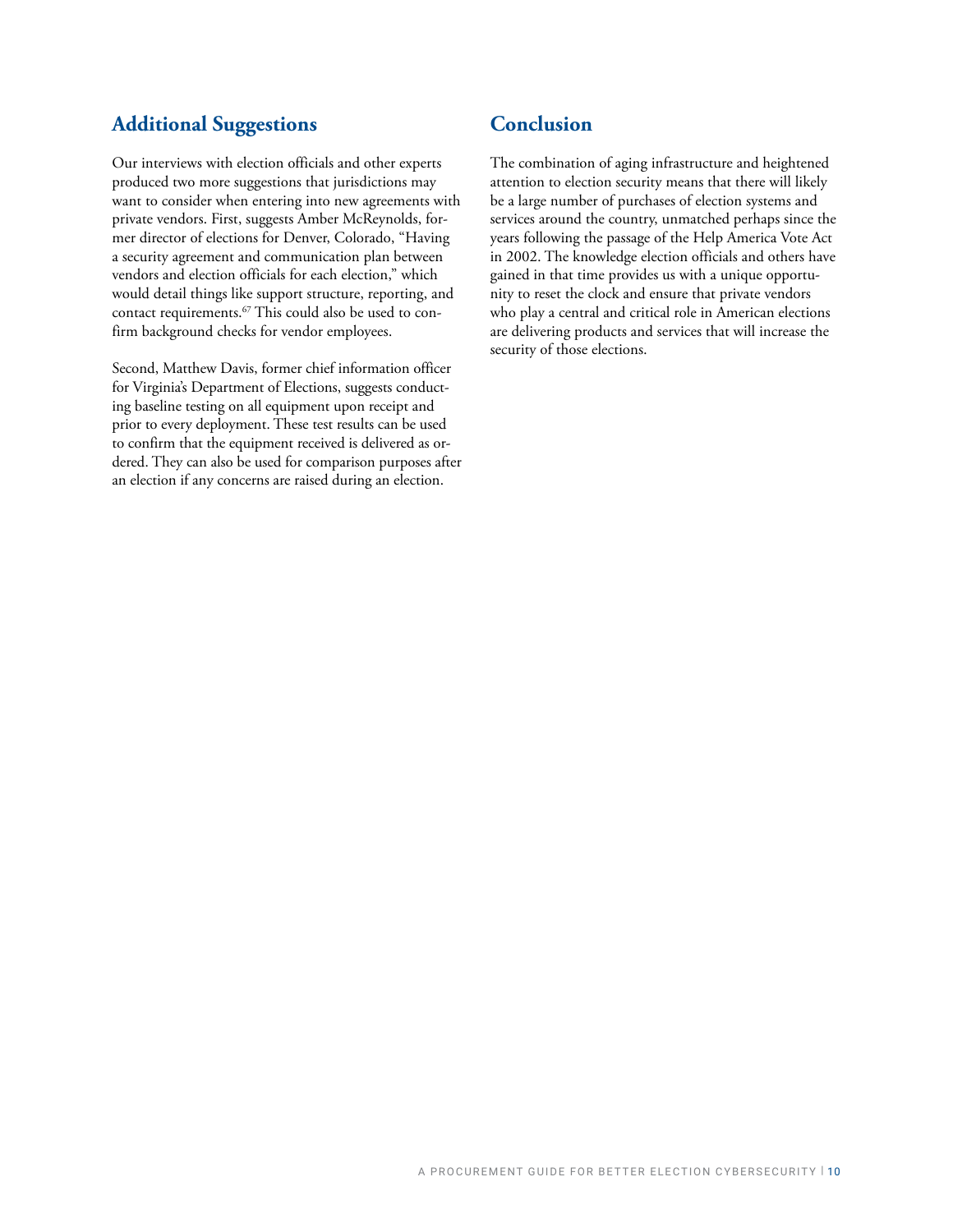### **Endnotes**

- 1 Lorin Hitt, Simran Ahluwalia, Matthew Caulfield, Leah Davidson, Mary Margaret Diehl, Alina Ispas, and Michael Windle, *The Business of Voting: Market Structure and Innovation in the Election Technology Industry*, Penn Wharton Public Policy Initiative, 2017, 23, [https://trustthevote.org/wp-content/up](https://trustthevote.org/wp-content/uploads/2017/03/2017-whartonoset_industryreport.pdf)[loads/2017/03/2017-whartonoset\\_industryreport.](https://trustthevote.org/wp-content/uploads/2017/03/2017-whartonoset_industryreport.pdf) [pdf.](https://trustthevote.org/wp-content/uploads/2017/03/2017-whartonoset_industryreport.pdf)
- 2 David Stafford, (supervisor of elections, Escambia County Florida), interview by the Brennan Center for Justice, December 17, 2018.
- 3 When posted, the guide will be available here: [https://www.cisecurity.org/ei-isac/.](https://www.cisecurity.org/ei-isac/)
- 4 Lawrence Norden and Christopher Famighetti, *America's Voting Machines at Risk*, Brennan Center for Justice, 2015, 37, [https://www.brennancenter.](https://www.brennancenter.org/sites/default/files/publications/Americas_Voting_Machines_At_Risk.pdf) [org/sites/default/files/publications/Americas\\_Vot](https://www.brennancenter.org/sites/default/files/publications/Americas_Voting_Machines_At_Risk.pdf)[ing\\_Machines\\_At\\_Risk.pdf](https://www.brennancenter.org/sites/default/files/publications/Americas_Voting_Machines_At_Risk.pdf).
- 5 Meredith Berger, Charles Chretien, Caitlin Conley, Jordan D'Amato, Meredith Davis Tavera, Corinna Fehst, Josh Feinblum, Kunal Kothari, Alexander Krey, Richard Kuzma, Ryan Macias, Katherine Mansted, Henry Miller, Jennifer Nam, Zara Perumal, Jonathan Pevarnek, Anu Saha, Mike Specter, and Sarah Starr, *The State and Local Election Cybersecurity Playbook*, Harvard Kennedy School and Defending Digital Democracy, 2018, 51, [https://www.belfercenter.org/sites/default/files/](https://www.belfercenter.org/sites/default/files/files/publication/StateLocalPlaybook%201.1.pdf) [files/publication/StateLocalPlaybook%201.1.pdf.](https://www.belfercenter.org/sites/default/files/files/publication/StateLocalPlaybook%201.1.pdf)
- 6 *See, e.g., Voting System Testing and Certification Program Manual, Version 2.0,* U.S. Election Assistance Commission, 2015, [https://www.eac.gov/](https://www.eac.gov/assets/1/28/Cert.Manual.4.1.15.FINAL.pdf) [assets/1/28/Cert.Manual.4.1.15.FINAL.pdf](https://www.eac.gov/assets/1/28/Cert.Manual.4.1.15.FINAL.pdf).
- 7 Cal. Elec. Code § 19212.
- 8 Colo. Rev. Stat. Ann. § 1-7-512.
- 9 N.Y. Elec. Law § 7-208.
- 10 Department of Elections, City and County of San Francisco, Request for Information: The City and County of San Francisco's Voting System (California, 2015), [https://www.eac.gov/](https://www.eac.gov/assets/1/28/SF_RFI_VotingSystem.pdf) [assets/1/28/SF\\_RFI\\_VotingSystem.pdf.](https://www.eac.gov/assets/1/28/SF_RFI_VotingSystem.pdf)
- 11 Department of Elections, Volusia County, Request

for Proposal for Voting System, (Florida, 2015), [https://www.eac.gov/assets/1/28/1.](https://www.eac.gov/assets/1/28/1)) 15-P-66PW\_ Voting\_System\_RFP\_FINAL.pdf.

- 12 *Securing the Vote: Protecting American Democracy,* The National Academies of Sciences, Engineering, and Medicine, 2018, 5, [https://www.nap.edu/](https://www.nap.edu/read/25120/chapter/1) [read/25120/chapter/1.](https://www.nap.edu/read/25120/chapter/1)
- 13 National Protection and Programs Directorate, *DHS Election Infrastructure Security Funding Consideration*, Department of Homeland Security, 2018, 5, [https://www.dhs.gov/sites/default/files/](https://www.dhs.gov/sites/default/files/publications/Election%20Infrastructure%20Security%20Funding%20Considerations%20Final.pdf) [publications/Election%20Infrastructure%20Secu](https://www.dhs.gov/sites/default/files/publications/Election%20Infrastructure%20Security%20Funding%20Considerations%20Final.pdf)[rity%20Funding%20Considerations%20Final.pdf.](https://www.dhs.gov/sites/default/files/publications/Election%20Infrastructure%20Security%20Funding%20Considerations%20Final.pdf)
- 14 *See, e.g.,* Lawrence Norden,*Voting System Failures: A Database Solution,* Brennan Center for Justice, 2010, 32, [http://www.brennancenter.org/sites/](http://www.brennancenter.org/sites/default/files/legacy/Democracy/Voting_Machine_Failures_Online.pdf) [default/files/legacy/Democracy/Voting\\_Ma](http://www.brennancenter.org/sites/default/files/legacy/Democracy/Voting_Machine_Failures_Online.pdf)[chine\\_Failures\\_Online.pdf](http://www.brennancenter.org/sites/default/files/legacy/Democracy/Voting_Machine_Failures_Online.pdf) ("We propose that the government require all vendors to provide written notification via certified mail…when they determine that a voting system failure or vulnerability may exist….").
- 15 Berger, Chretien, Conley, D'Amato, Davis Tavera, Fehst, Feinblum, Kothari, Krey, Kuzma, Macias, Mansted, Miller, Nam, Perumal, Pevarnek, Saha, Specter, and Starr, *The State and Local Election Cybersecurity Playbook,* 50.
- 16 *Cybersecurity of Voting Machines: Hearings on H.R., Before the Committee on Oversight and Government Reform*, 115th Cong. (2017) (statement of Susan Hennessey, fellow of National Security Law in Governance Studies at the Brookings Institution and executive editor of *Lawfare*), [https://www.](https://www.brookings.edu/testimonies/cybersecurity-of-voting-machines/) [brookings.edu/testimonies/cybersecurity-of-vot](https://www.brookings.edu/testimonies/cybersecurity-of-voting-machines/)[ing-machines/](https://www.brookings.edu/testimonies/cybersecurity-of-voting-machines/).
- 17 Brian Calkin, Kelvin Coleman, Brian de Vallance, Thomas Duffy, Curtis Dukes, Mike Garcia, John Gilligan, Paul Harrington, Caroline Hymel, Philippe Langlois, Adam Montville, Tony Sager, Ben Spear, and Roisin Suver, *A Handbook for Elections Infrastructure Security,* Center for Internet Security, 2018, 65, [https://www.cisecurity.org/](https://www.cisecurity.org/wp-content/uploads/2018/03/CIS-Elections-Handbook-19-March-Single-Pgs.pdf) [wp-content/uploads/2018/03/CIS-Elections-](https://www.cisecurity.org/wp-content/uploads/2018/03/CIS-Elections-Handbook-19-March-Single-Pgs.pdf)[Handbook-19-March-Single-Pgs.pdf](https://www.cisecurity.org/wp-content/uploads/2018/03/CIS-Elections-Handbook-19-March-Single-Pgs.pdf).
- 18 Dwight Shellman (county regulation and support manager, Colorado Secretary of State's Office), interview by the Brennan Center for Justice, Decem-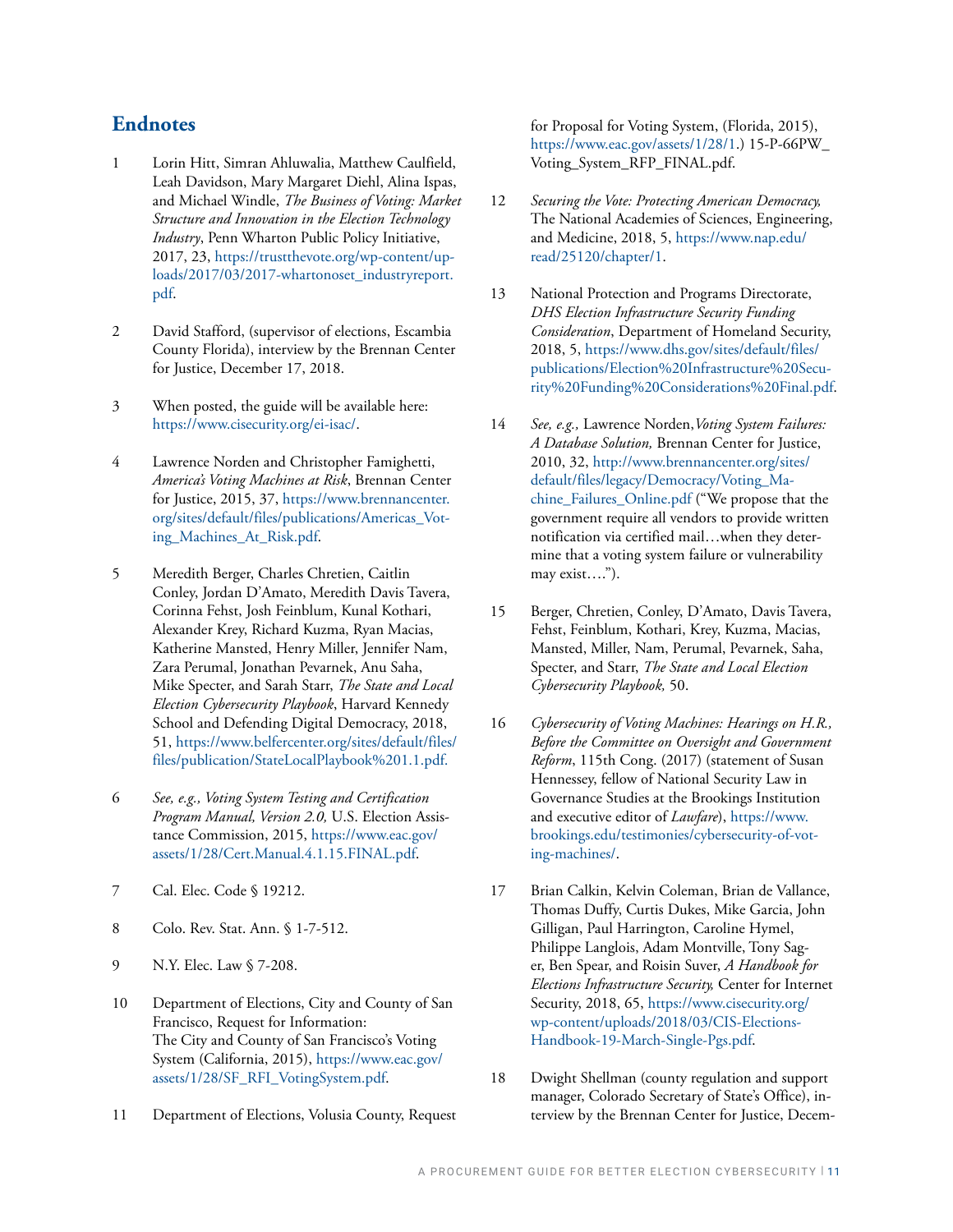ber 13, 2018.

- 19 Eric Fey (Democratic Director of Elections, St. Louis County, Missouri), interview by the Brennan Center for Justice, December 3, 2018.
- 20 Secure Elections Act, S.2261,115th Cong. (2017– 2018).
- 21 44 U.S.C. § 3552(b)(2).
- 22 Colo. Code Regs. 1505-1:11, Rule 11.7.1 (2018)
- 23 Colo. Code Regs. 1505-1:11, Rule 11.7.2 (2018)
- 24 Amber McReynolds, (former elections director, Denver, Colorado), email message to Lawrence Norden, February 7, 2019.
- 25 Department of Administrative Services, State of Ohio, Request for Proposals: UOCAVA Ballot Delivery & Tracking System, (Ohio, 2013), [https://www.eac.gov/assets/1/28/Ohio2%20-%20](https://www.eac.gov/assets/1/28/Ohio2%20-%2010.10.13%20-%20RFP%200A1120.pdf) [10.10.13%20-%20RFP%200A1120.pdf](https://www.eac.gov/assets/1/28/Ohio2%20-%2010.10.13%20-%20RFP%200A1120.pdf).
- 26 Berger, Chretien, Conley, D'Amato, Davis Tavera, Fehst, Feinblum, Kothari, Krey, Kuzma, Macias, Mansted, Miller, Nam, Perumal, Pevarnek, Saha, Specter, and Starr, *The State and Local Election Cybersecurity Playbook*, 48.
- 27 Ibid., 49.
- 28 *DHS Election Infrastructure Security Funding Consideration*, 2018, 7.
- 29 Doug Kellner (co-chair, New York State Board of Elections), interview by the Brennan Center for Justice, December 17, 2018.
- 30 Amber McReynolds (former elections director, Denver, Colorado), interview by the Brennan Center for Justice, December 20, 2018.
- 31 Board of Election Commissioners, Chicago, Request for Proposals: Voting System (Illinois, 2017), [https://app.chicagoelections.com/documents/gen](https://app.chicagoelections.com/documents/general/Voting-Equipment-RFP-2017-07-07.pdf)[eral/Voting-Equipment-RFP-2017-07-07.pdf](https://app.chicagoelections.com/documents/general/Voting-Equipment-RFP-2017-07-07.pdf).
- 32 Purchasing Division, Jefferson County Commission, Request for Proposal: Electronic Voting Counting System (Precinct Tabulator Equipment), (Alabama, 2015), [https://www.eac.gov/assets/1/28/](https://www.eac.gov/assets/1/28/Jefferson County, AL 100-15 Electronic Voting Counting System.docx) [Jefferson](https://www.eac.gov/assets/1/28/Jefferson County, AL 100-15 Electronic Voting Counting System.docx) County, AL 100-15 Electronic Voting

Counting System.docx.

- 33 Colorado Department of State and Saber Software, Inc., Statewide Colorado Registration and Election (SCORE II) Contract, (Colorado, 2006), [https://](https://www.sos.state.co.us/pubs/elections/SCORE/files/SCOREIIcontractwithcorrectionsoct2006.pdf) [www.sos.state.co.us/pubs/elections/SCORE/files/](https://www.sos.state.co.us/pubs/elections/SCORE/files/SCOREIIcontractwithcorrectionsoct2006.pdf) [SCOREIIcontractwithcorrectionsoct2006.pdf](https://www.sos.state.co.us/pubs/elections/SCORE/files/SCOREIIcontractwithcorrectionsoct2006.pdf).
- 34 Edgardo Cortes, former commissioner of elections, Virginia (email message to Lawrence Norden, February 7, 2019).
- 35 *See EI-ISAC Cybersecurity Spotlight Patching,* Center for Internet Security, [https://www.cisecurity.](https://www.cisecurity.org/spotlight/ei-isac-cybersecurity-spotlight-patching/) [org/spotlight/ei-isac-cybersecurity-spotlight-patch](https://www.cisecurity.org/spotlight/ei-isac-cybersecurity-spotlight-patching/)[ing/.](https://www.cisecurity.org/spotlight/ei-isac-cybersecurity-spotlight-patching/)
- 36 Calkin, Coleman, de Vallance, Duffy, Dukes, Garcia, Gilligan, Harrington, Hymel, Langlois, Montville, Sager, Spear, and Suver, *A Handbook for Elections Infrastructure Security,* 33.
- 37 Berger, Chretien, Conley, D'Amato, Davis Tavera, Fehst, Feinblum, Kothari, Krey, Kuzma, Macias, Mansted, Miller, Nam, Perumal, Pevarnek, Saha, Specter, and Starr, *The State and Local Election Cybersecurity Playbook*, 48.
- 38 Ibid., 51.
- 39 Cal. Elec. Code § 19230.
- 40 Cal. Elec. Code § 19233.
- 41 Department of State, State of Colorado, Request for Proposal: Uniform Voting System, (Colorado, 2013), [https://www.eac.gov/assets/1/28/Colo](https://www.eac.gov/assets/1/28/Colorado%20Uniform%20Voting%20System%20RFP%202013_10_01.pdf)[rado%20Uniform%20Voting%20System%20](https://www.eac.gov/assets/1/28/Colorado%20Uniform%20Voting%20System%20RFP%202013_10_01.pdf) [RFP%202013\\_10\\_01.pdf](https://www.eac.gov/assets/1/28/Colorado%20Uniform%20Voting%20System%20RFP%202013_10_01.pdf).
- 42 Dwight Shellman (county regulation and support manager, Colorado Secretary of State's Office), interview by the Brennan Center for Justice, December 13, 2018.
- 43 Neal Kelley (registrar of voters, Orange County California), interview by the Brennan Center for Justice, December 20, 2018.
- 44 *Cybersecurity of Voting Machines: Hearings on H.R., Before the Committee on Oversight and Government Reform*, (statement of Susan Hennessey).
- 45 Berger, Chretien, Conley, D'Amato, Davis Tavera,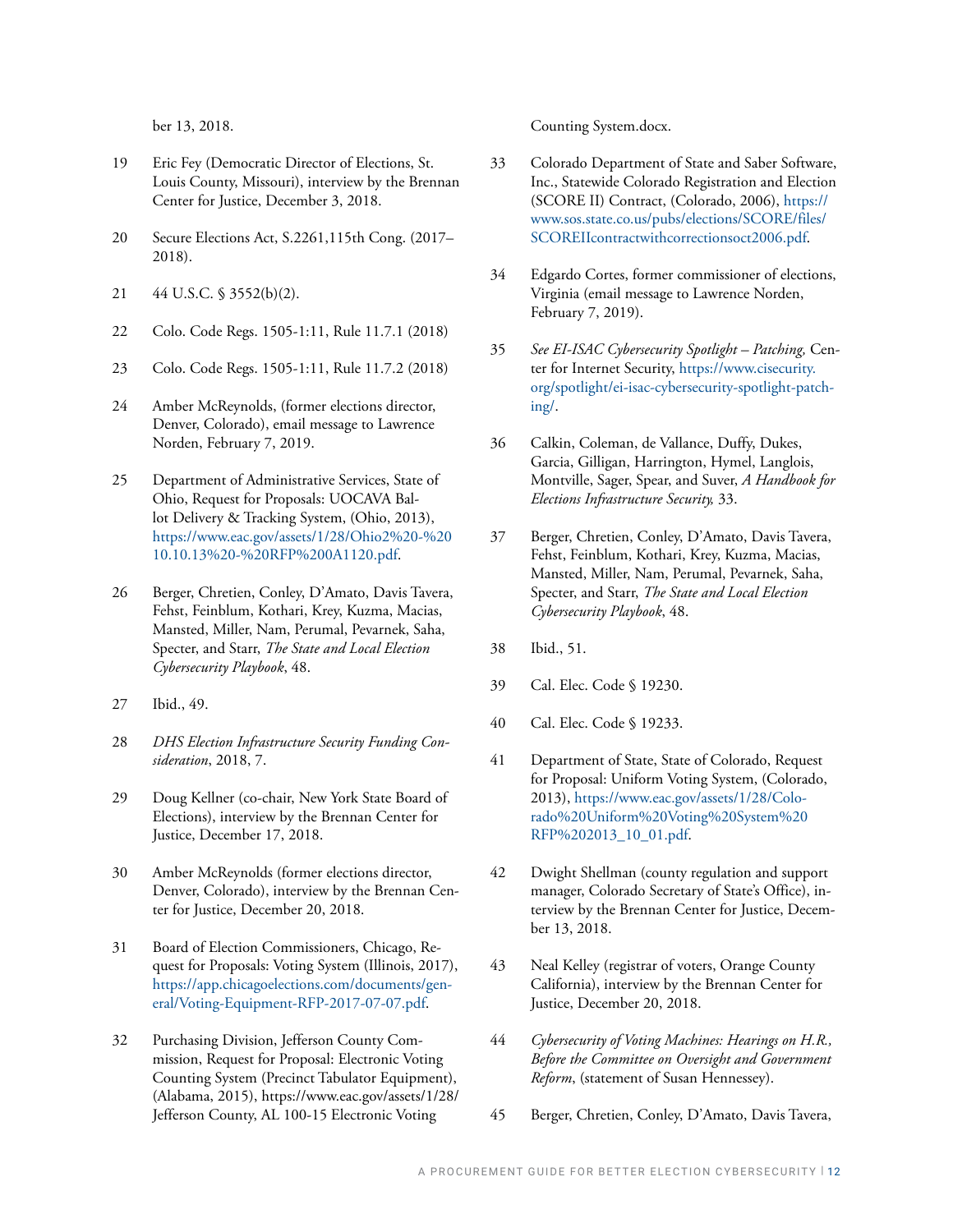Fehst, Feinblum, Kothari, Krey, Kuzma, Macias, Mansted, Miller, Nam, Perumal, Pevarnek, Saha, Specter, and Starr, *The State and Local Election Cybersecurity Playbook*, 51.

- 46 Ibid., 48.
- 47 Ibid., 51.
- 48 Secure Elections Act, S.2261, 115th Cong. (2017- 2018).
- 49 Ibid.
- 50 Department of State, State of Colorado, Request for Proposals: Statewide Electronic Pollbook System (Colorado, 2013), [https://www.eac.gov/](https://www.eac.gov/assets/1/28/RFP%20CDOS-EPOLL-1%20-%20Request%20for%20Proposals%20-%20Document%201%20of%203.pdf) [assets/1/28/RFP%20CDOS-EPOLL-1%20-%20](https://www.eac.gov/assets/1/28/RFP%20CDOS-EPOLL-1%20-%20Request%20for%20Proposals%20-%20Document%201%20of%203.pdf) [Request%20for%20Proposals%20-%20Docu](https://www.eac.gov/assets/1/28/RFP%20CDOS-EPOLL-1%20-%20Request%20for%20Proposals%20-%20Document%201%20of%203.pdf)[ment%201%20of%203.pdf.](https://www.eac.gov/assets/1/28/RFP%20CDOS-EPOLL-1%20-%20Request%20for%20Proposals%20-%20Document%201%20of%203.pdf)
- 51 Procurement Department, Pima County, Notice of Request for Proposals: Elections Voting System and Related Services, (Arizona, 2014), [https://www.eac.](https://www.eac.gov/assets/1/28/Pima%20County.AZ-rfp.pdf) [gov/assets/1/28/Pima%20County.AZ-rfp.pdf](https://www.eac.gov/assets/1/28/Pima%20County.AZ-rfp.pdf).
- 52 *Securing the Vote: Protecting American Democracy,* 6-7; "Paper Ballots," Election Technology, National Election Defense Coalition, [https://www.election](https://www.electiondefense.org/paper-ballots/)[defense.org/paper-ballots/](https://www.electiondefense.org/paper-ballots/) ("Public hand counting of voter marked paper ballots is the only system that allows for full citizen oversight of elections the foundation of democratic self-governance.").
- 53 Lawrence Norden and Wilfred U. Codrington III, "America's Voting Machines at Risk — An Update," Brennan Center for Justice, March 8, 2018, [https://www.brennancenter.org/analysis/ameri](https://www.brennancenter.org/analysis/americas-voting-machines-risk-an-update)[cas-voting-machines-risk-an-update](https://www.brennancenter.org/analysis/americas-voting-machines-risk-an-update).
- 54 Christopher Deluzio, "A Smart and Effective Way to Safeguard Elections," Brennan Center for Justice, July 25, 2018, [https://www.brennancenter.](https://www.brennancenter.org/blog/smart-and-effective-way-safeguard-elections) [org/blog/smart-and-effective-way-safeguard-elec](https://www.brennancenter.org/blog/smart-and-effective-way-safeguard-elections)[tions.](https://www.brennancenter.org/blog/smart-and-effective-way-safeguard-elections)
- 55 *Securing the Vote: Protecting American Democracy*, 101.
- 56 Jerome Lovato, *Risk-Limiting Audits* — *Practical Application,* U.S. Election Assistance Commission, 2018, 4, [https://www.eac.gov/assets/1/6/Risk-Lim](https://www.eac.gov/assets/1/6/Risk-Limiting_Audits_-_Practical_Application_Jerome_Lovato.pdf)[iting\\_Audits\\_-\\_Practical\\_Application\\_Jerome\\_Lo](https://www.eac.gov/assets/1/6/Risk-Limiting_Audits_-_Practical_Application_Jerome_Lovato.pdf)[vato.pdf](https://www.eac.gov/assets/1/6/Risk-Limiting_Audits_-_Practical_Application_Jerome_Lovato.pdf).
- 57 *Securing the Vote: Protecting American Democracy*, 100.
- 58 Lovato, *Risk-Limiting Audits* — *Practical Application*, 5.
- 59 Colo. Rev. Stat. §1-7-515.
- 60 17 R.I. Gen. Laws Ann. § 17-19-37.4.
- 61 Mark Morales, "Maryland election contractor has ties to Russian oligarch," *CNN,* July 16, 2018, [https://www.cnn.com/2018/07/16/politics/mary](https://www.cnn.com/2018/07/16/politics/maryland-elections-russia/index.html)[land-elections-russia/index.html;](https://www.cnn.com/2018/07/16/politics/maryland-elections-russia/index.html) Chase Cook and E.B. Furgurson III, "FBI informs Maryland of election software owned by Russian firm, no known breaches," *Capital Gazette,* July 13, 2018, [https://www.capitalgazette.com/news/government/](https://www.capitalgazette.com/news/government/ac-cn-russian-election-0714-story.html) [ac-cn-russian-election-0714-story.html.](https://www.capitalgazette.com/news/government/ac-cn-russian-election-0714-story.html)
- 62 Ibid.
- 63 Eric Fey (Democratic director of elections, St. Louis County, Missouri), interview by the Brennan Center for Justice, December 3, 2018.
- 64 Election Vendor Security Act, H.R.6435, 115th Cong. (2017-2018).
- 65 Protect Election Systems from Foreign Control Act, H.R.6449, 115th Cong. (2017-2018).
- 66 Ibid.
- 67 Amber McReynolds, (former elections director, Denver, Colorado), email message to Lawrence Norden, February 7, 2019.